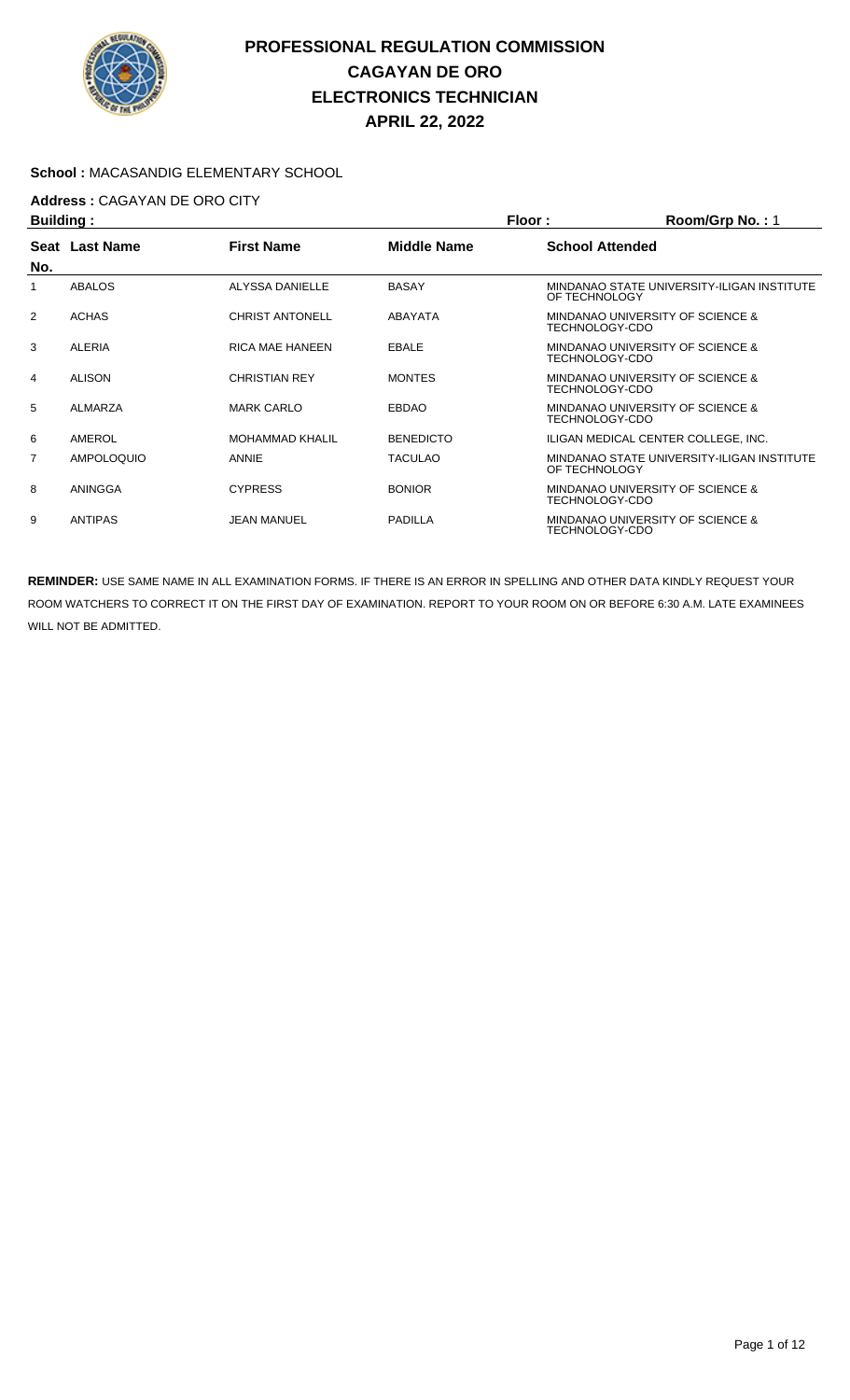

#### **School :** MACASANDIG ELEMENTARY SCHOOL

## **Address :** CAGAYAN DE ORO CITY

| <b>Building:</b> |                 |                      | <b>Floor:</b>  | Room/Grp No.: 2        |                                             |
|------------------|-----------------|----------------------|----------------|------------------------|---------------------------------------------|
|                  | Seat Last Name  | <b>First Name</b>    | Middle Name    | <b>School Attended</b> |                                             |
| No.              |                 |                      |                |                        |                                             |
| 1                | <b>APOSTOL</b>  | <b>JON NEIL</b>      | <b>SEBIAL</b>  | TECHNOLOGY-CDO         | MINDANAO UNIVERSITY OF SCIENCE &            |
| $\overline{2}$   | ARANAS          | <b>KRISTIAN DAVE</b> |                |                        | CARAGA STATE UNIVERSITY-BUTUAN CITY         |
| 3                | ARELLANO        | <b>RICHIE</b>        | CRUZ           |                        | SAINT MICHAEL'S COLLEGE-ILIGAN CITY         |
| 4                | ARROJADO        | KIM RYAN             | <b>CEPE</b>    | TECHNOLOGY-CDO         | MINDANAO UNIVERSITY OF SCIENCE &            |
| 5                | <b>AUSTRIA</b>  | <b>GLENN HARESH</b>  | <b>LOPEZ</b>   | TECHNOLOGY-CDO         | MINDANAO UNIVERSITY OF SCIENCE &            |
| 6                | <b>BACATAN</b>  | <b>NESTLE MAE</b>    | <b>SALUDES</b> | TECHNOLOGY-CDO         | MINDANAO UNIVERSITY OF SCIENCE &            |
| $\overline{7}$   | <b>BACO</b>     | <b>JULIE JAY</b>     | <b>PANCHO</b>  | SALLE)                 | LA SALLE UNIVERSITY (for.IMMA.CONCEPCION-LA |
| 8                | <b>BAGAS</b>    | AIA MAE              | <b>AUSAN</b>   | TECHNOLOGY-CDO         | MINDANAO UNIVERSITY OF SCIENCE &            |
| 9                | <b>BALAGOSA</b> | <b>FANNIE JANE</b>   | SALVAN         | TECHNOLOGY-CDO         | MINDANAO UNIVERSITY OF SCIENCE &            |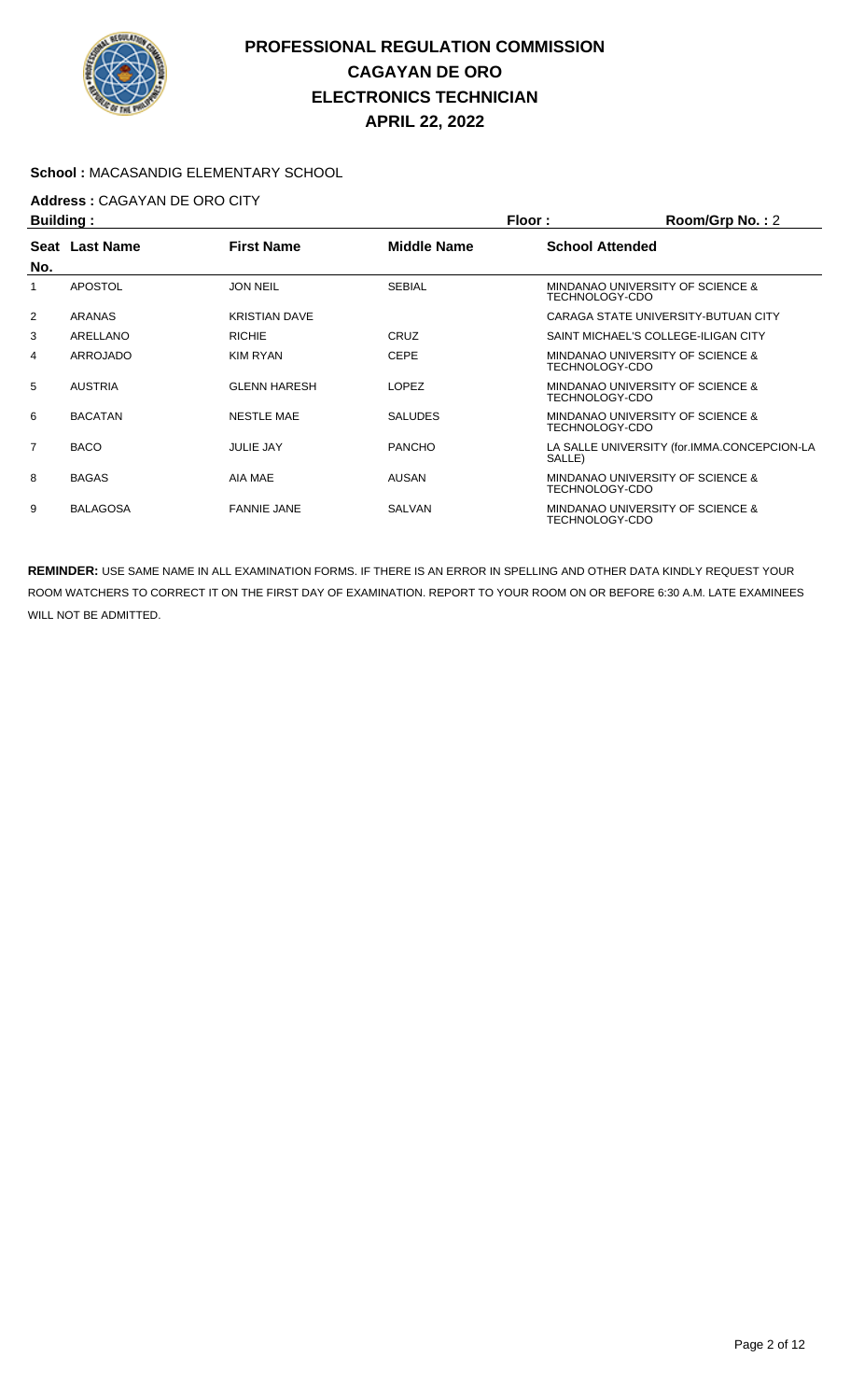

#### **School :** MACASANDIG ELEMENTARY SCHOOL

# **Address : CAGAYAN DE ORO CITY**<br>**Ruilding** :

| <b>Building:</b> |                  |                     |                    | Floor:                 | Room/Grp No.: 3                            |
|------------------|------------------|---------------------|--------------------|------------------------|--------------------------------------------|
| No.              | Seat Last Name   | <b>First Name</b>   | <b>Middle Name</b> | <b>School Attended</b> |                                            |
|                  | <b>BAWIGA</b>    | ROBERT LEE          | <b>MISSION</b>     |                        | UNIVERSITY OF MINDANAO-DAVAO CITY          |
| 2                | <b>BAYOG</b>     | <b>TERESA</b>       | <b>DOLLOSO</b>     | OF TECHNOLOGY          | MINDANAO STATE UNIVERSITY-ILIGAN INSTITUTE |
| 3                | <b>BELINGAN</b>  | <b>LOUIE</b>        | <b>GALLEON</b>     | TECHNOLOGY-CDO         | MINDANAO UNIVERSITY OF SCIENCE &           |
| 4                | <b>BELZA</b>     | <b>KEVIN</b>        | <b>NUÑEZ</b>       | OF TECHNOLOGY          | MINDANAO STATE UNIVERSITY-ILIGAN INSTITUTE |
| 5                | <b>BERGANIO</b>  | <b>EUNICE NOVA</b>  | COLLAMAT           |                        | UNIVERSITY OF SOUTHERN MINDANAO-KABACAN    |
| 6                | <b>BERSANO</b>   | GARY                | <b>ABOCAYON</b>    | TECHNOLOGY-CDO         | MINDANAO UNIVERSITY OF SCIENCE &           |
| $\overline{7}$   | <b>BONGGOLTO</b> | <b>JELLIAN FAYE</b> | <b>JANOLINO</b>    | TECHNOLOGY-CDO         | MINDANAO UNIVERSITY OF SCIENCE &           |
| 8                | CABILOGAN        | PAULA JHANE         | <b>ESTRADA</b>     |                        | LICEO DE CAGAYAN UNIVERSITY                |
| 9                | <b>CAGAMPANG</b> | <b>EDISON</b>       | ABOY               | TECHNOLOGY-CDO         | MINDANAO UNIVERSITY OF SCIENCE &           |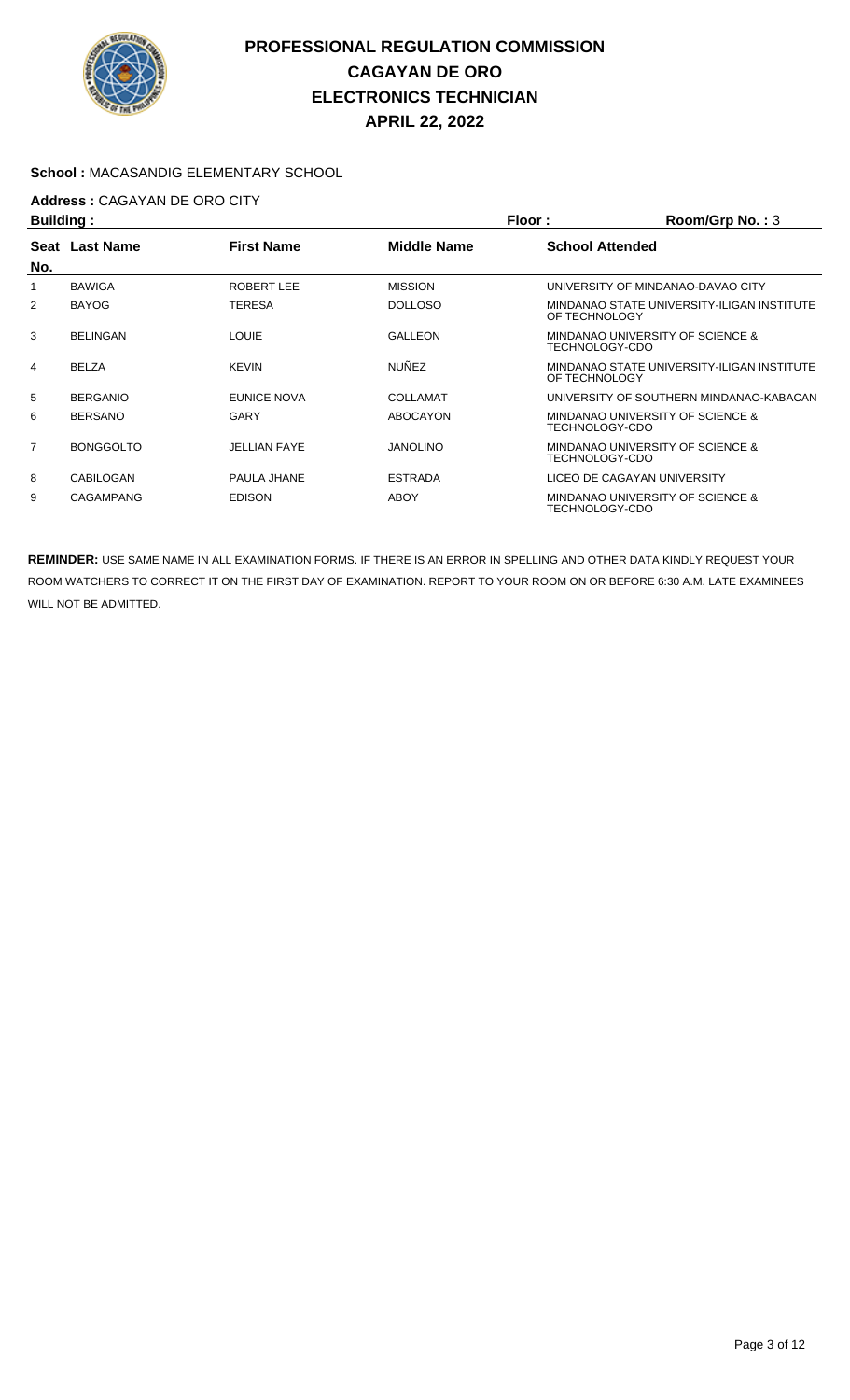

#### **School :** MACASANDIG ELEMENTARY SCHOOL

## **Address :** CAGAYAN DE ORO CITY

| <b>Building:</b> |                |                     |                    | Floor:<br>Room/Grp No.: 4                                                     |
|------------------|----------------|---------------------|--------------------|-------------------------------------------------------------------------------|
| No.              | Seat Last Name | <b>First Name</b>   | <b>Middle Name</b> | <b>School Attended</b>                                                        |
|                  | <b>CAHANSA</b> | PONCIANO JR         | <b>MANOS</b>       | MINDANAO UNIVERSITY OF SCIENCE &<br>TECHNOLOGY-CDO                            |
| 2                | CASTILLANO     | LAARNIE             | CASPILLO           | AGUSAN DEL SUR STATE COLLEGE OF<br>AGRICULTURE & TECHNOLOGY                   |
| 3                | <b>CUÑADA</b>  | PEARL DIANNE        | ABRAGAN            | MINDANAO UNIVERSITY OF SCIENCE &<br>TECHNOLOGY-CDO                            |
| 4                | <b>CUTAB</b>   | <b>LEMERSON JAN</b> | <b>OZAR</b>        | MINDANAO UNIVERSITY OF SCIENCE &<br>TECHNOLOGY-CDO                            |
| 5                | <b>DAMASCO</b> | RONWEL JR           | <b>TADLAS</b>      | <b>BUKIDNON STATE UNIVERSITY (FOR.BUKIDNON)</b><br>STATE COLLEGE)-MAIN CAMPUS |
| 6                | <b>DAMPOR</b>  | ROSEANNE MARCELA    | SONQUIPAL          | MINDANAO UNIVERSITY OF SCIENCE &<br>TECHNOLOGY-CDO                            |
| $\overline{7}$   | DELA CRUZ      | ROSELLE JOY         | <b>ANIT</b>        | MINDANAO STATE UNIVERSITY-ILIGAN INSTITUTE<br>OF TECHNOLOGY                   |
| 8                | <b>DELIMA</b>  | <b>MAE ROSE</b>     | CAGASAN            | MINDANAO STATE UNIVERSITY-ILIGAN INSTITUTE<br>OF TECHNOLOGY                   |
| 9                | <b>DESPE</b>   | <b>REIGN</b>        | <b>ASUBE</b>       | CARAGA STATE UNIVERSITY-BUTUAN CITY                                           |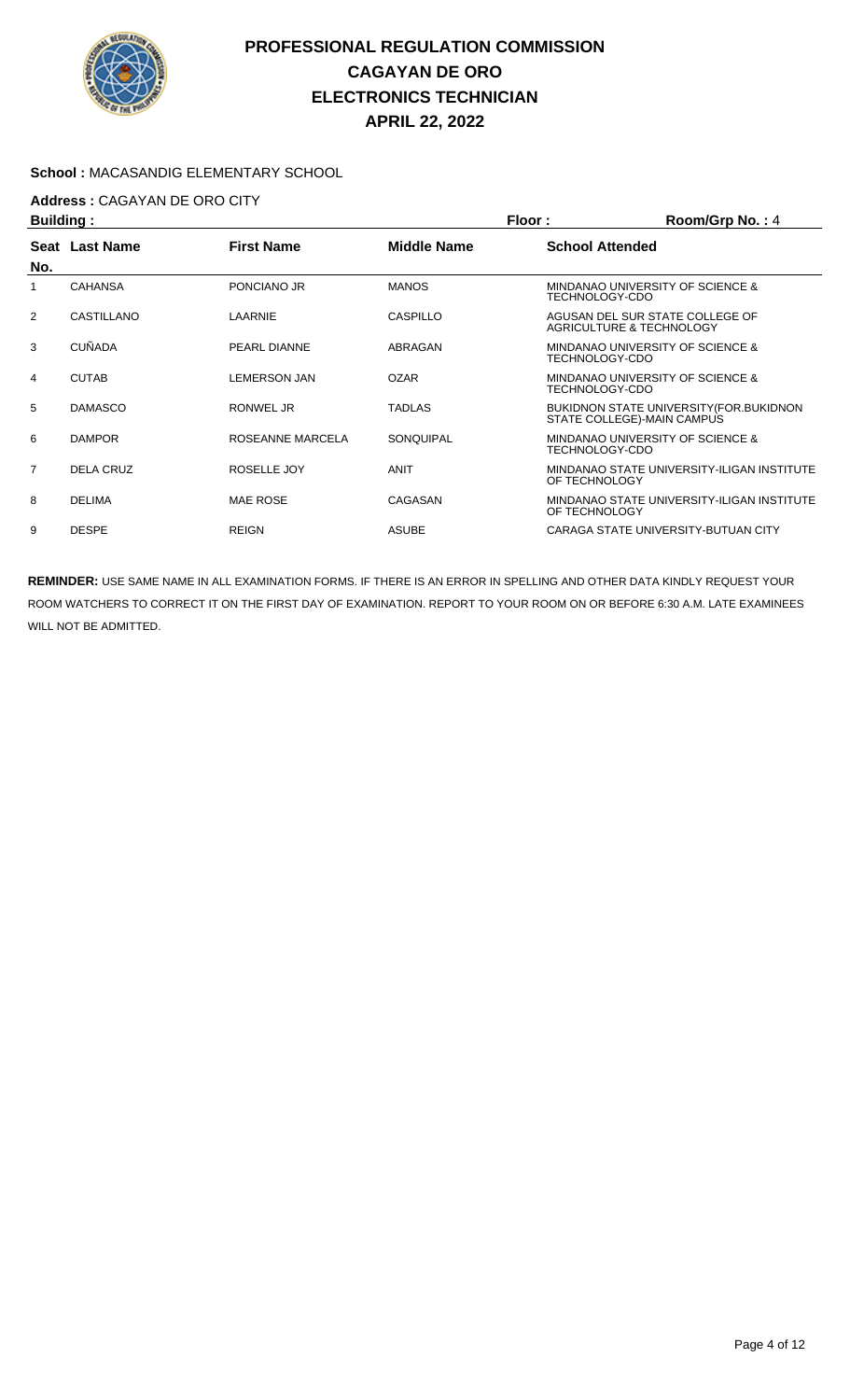

#### **School :** MACASANDIG ELEMENTARY SCHOOL

## **Address :** CAGAYAN DE ORO CITY

| <b>Building:</b> |                  |                          |                    | Floor:<br>Room/Grp No.: $5$                                 |
|------------------|------------------|--------------------------|--------------------|-------------------------------------------------------------|
| No.              | Seat Last Name   | <b>First Name</b>        | <b>Middle Name</b> | <b>School Attended</b>                                      |
|                  | <b>DIANGCO</b>   | <b>MIKE MARTIN</b>       | <b>CAMPECIÑO</b>   | MINDANAO STATE UNIVERSITY-ILIGAN INSTITUTE<br>OF TECHNOLOGY |
| $\overline{2}$   | <b>ECHALICO</b>  | <b>BLANCHE</b>           | <b>CUARTEROS</b>   | MINDANAO UNIVERSITY OF SCIENCE &<br>TECHNOLOGY-CDO          |
| 3                | <b>ESCARIO</b>   | <b>MARILYN</b>           | <b>JIMENEZ</b>     | MINDANAO STATE UNIVERSITY-ILIGAN INSTITUTE<br>OF TECHNOLOGY |
| 4                | <b>ESMERO</b>    | <b>CHRISTINE PAULINE</b> | TAGALOGON          | MINDANAO UNIVERSITY OF SCIENCE &<br>TECHNOLOGY-CDO          |
| 5                | <b>FERNANDO</b>  | <b>DIANA ROSE</b>        | <b>MUGOT</b>       | MINDANAO UNIVERSITY OF SCIENCE &<br>TECHNOLOGY-CDO          |
| 6                | <b>GALOCHINO</b> | NER PAUSTINE DAVE        | TANALEON           | CAMIGUIN POLYTECHNIC STATE COLLEGE                          |
| $\overline{7}$   | <b>GAPUTAN</b>   | <b>MERY JOY</b>          | <b>UBAGAN</b>      | MINDANAO UNIVERSITY OF SCIENCE &<br>TECHNOLOGY-CDO          |
| 8                | <b>GLOVA</b>     | <b>ROD KEMP</b>          | <b>ERMAC</b>       | MINDANAO STATE UNIVERSITY-ILIGAN INSTITUTE<br>OF TECHNOLOGY |
| 9                | <b>GUZMAN</b>    | ARMANDO JR               | <b>RAPANIZA</b>    | CARAGA STATE UNIVERSITY-BUTUAN CITY                         |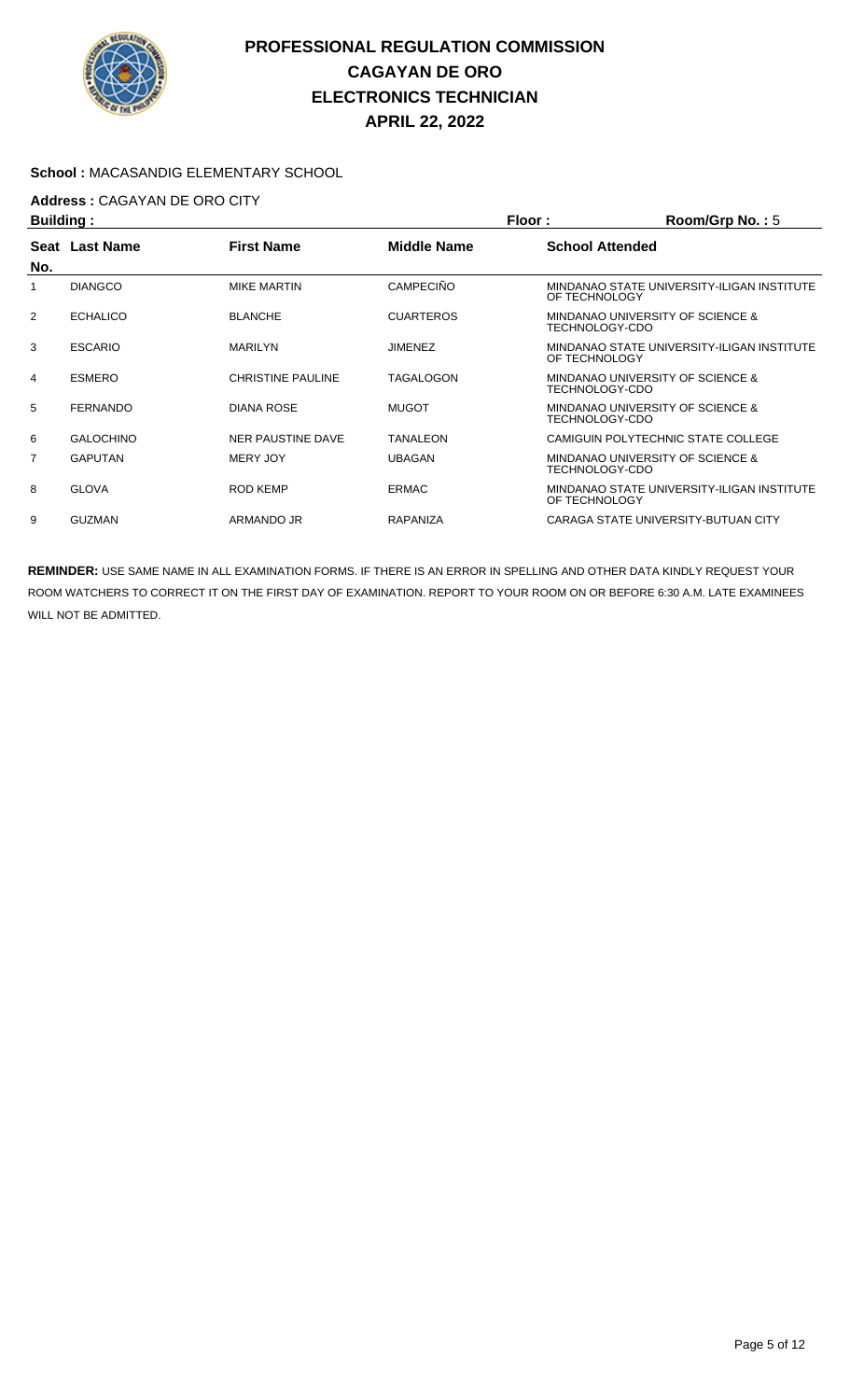

#### **School :** MACASANDIG ELEMENTARY SCHOOL

## **Address :** CAGAYAN DE ORO CITY

| <b>Building:</b> |                  |                        |                    | Floor:<br>Room/Grp No.: $6$                                 |
|------------------|------------------|------------------------|--------------------|-------------------------------------------------------------|
| No.              | Seat Last Name   | <b>First Name</b>      | <b>Middle Name</b> | <b>School Attended</b>                                      |
|                  | <b>JUNIO</b>     | LILIBETH               | <b>CACERES</b>     | MINDANAO STATE UNIVERSITY-ILIGAN INSTITUTE<br>OF TECHNOLOGY |
| $\overline{2}$   | <b>LASTIMOSA</b> | <b>JEL COLEEN</b>      | <b>RIVERA</b>      | MINDANAO STATE UNIVERSITY-ILIGAN INSTITUTE<br>OF TECHNOLOGY |
| 3                | LONGGANAY        | NICANOR JR             | <b>TUMULAK</b>     | MINDANAO UNIVERSITY OF SCIENCE &<br>TECHNOLOGY-CDO          |
| 4                | LUBANG           | <b>RAY CHRISTOPHER</b> | <b>JOVER</b>       | MINDANAO STATE UNIVERSITY-ILIGAN INSTITUTE<br>OF TECHNOLOGY |
| 5                | <b>MAALIAO</b>   | <b>ESTHER SANDI</b>    |                    | MINDANAO UNIVERSITY OF SCIENCE &<br>TECHNOLOGY-CDO          |
| 6                | MABULAY          | <b>JUNE LESLIE</b>     | <b>PABILONA</b>    | CAPITOL UNIVERSITY (for.CAGAYAN CAPITOL<br>COLL.)           |
| $\overline{7}$   | <b>MACABUHAY</b> | <b>ALDRIN</b>          | <b>LINDAHAY</b>    | MINDANAO UNIVERSITY OF SCIENCE &<br>TECHNOLOGY-CDO          |
| 8                | MAGAYO-ONG       | <b>ALMIRAH MAE</b>     | <b>ARMECIN</b>     | MINDANAO STATE UNIVERSITY-ILIGAN INSTITUTE<br>OF TECHNOLOGY |
| 9                | <b>MAHINO</b>    | <b>DECK STEPHEN</b>    | <b>CEPE</b>        | MINDANAO UNIVERSITY OF SCIENCE &<br>TECHNOLOGY-CDO          |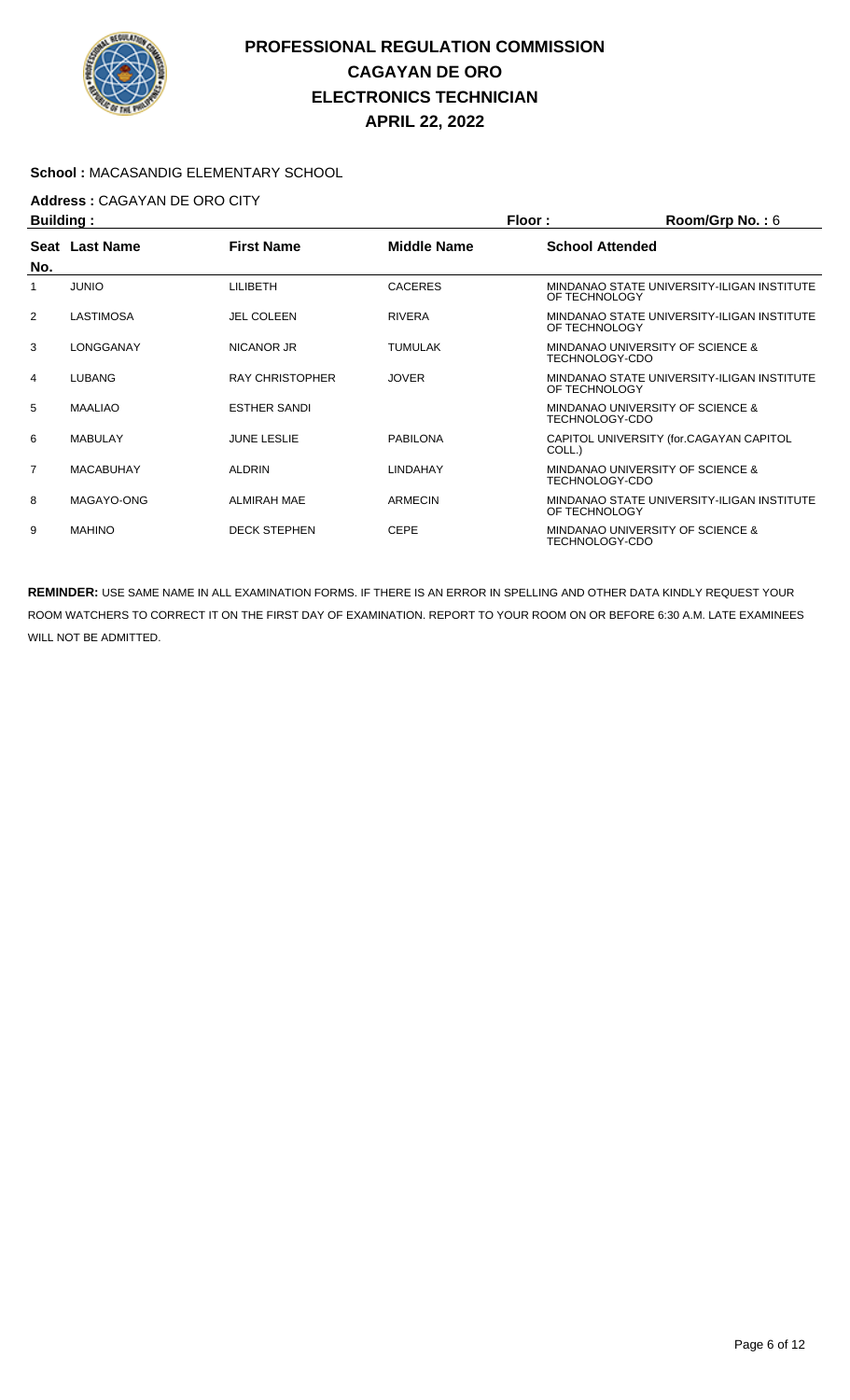

#### **School :** MACASANDIG ELEMENTARY SCHOOL

## **Address :** CAGAYAN DE ORO CITY

| <b>Building:</b> |                 |                      |                    | Floor:                 | Room/Grp No.: 7                                                        |
|------------------|-----------------|----------------------|--------------------|------------------------|------------------------------------------------------------------------|
| No.              | Seat Last Name  | <b>First Name</b>    | <b>Middle Name</b> | <b>School Attended</b> |                                                                        |
|                  | <b>MANASAN</b>  | <b>PATRICK JOWEN</b> | <b>DUMAPIG</b>     | SALLE)                 | LA SALLE UNIVERSITY (for.IMMA.CONCEPCION-LA                            |
| 2                | <b>MAQUISO</b>  | GERALD               | <b>VERSOZA</b>     |                        | BUKIDNON STATE UNIVERSITY (FOR. BUKIDNON<br>STATE COLLEGE)-MAIN CAMPUS |
| 3                | <b>MODESTO</b>  | <b>FRECIL JANE</b>   | <b>SABIO</b>       | TECHNOLOGY-CDO         | <b>MINDANAO UNIVERSITY OF SCIENCE &amp;</b>                            |
| 4                | <b>NAMOCO</b>   | PEPE II              | <b>SOPRANES</b>    | TECHNOLOGY-CDO         | MINDANAO UNIVERSITY OF SCIENCE &                                       |
| 5                | <b>NARITO</b>   | <b>ARTH KENNETH</b>  | <b>ROXAS</b>       | TECHNOLOGY-CDO         | MINDANAO UNIVERSITY OF SCIENCE &                                       |
| 6                | <b>NIEVES</b>   | <b>MARIVONNE</b>     | <b>CRUZ</b>        | TECHNOLOGY-CDO         | MINDANAO UNIVERSITY OF SCIENCE &                                       |
| $\overline{7}$   | <b>OBENARIO</b> | <b>ROWEN JAY</b>     | <b>VELASCO</b>     | OF TECHNOLOGY          | MINDANAO STATE UNIVERSITY-ILIGAN INSTITUTE                             |
| 8                | <b>OBERES</b>   | <b>STEVEN</b>        | ABOGA-A            | TECHNOLOGY-CDO         | MINDANAO UNIVERSITY OF SCIENCE &                                       |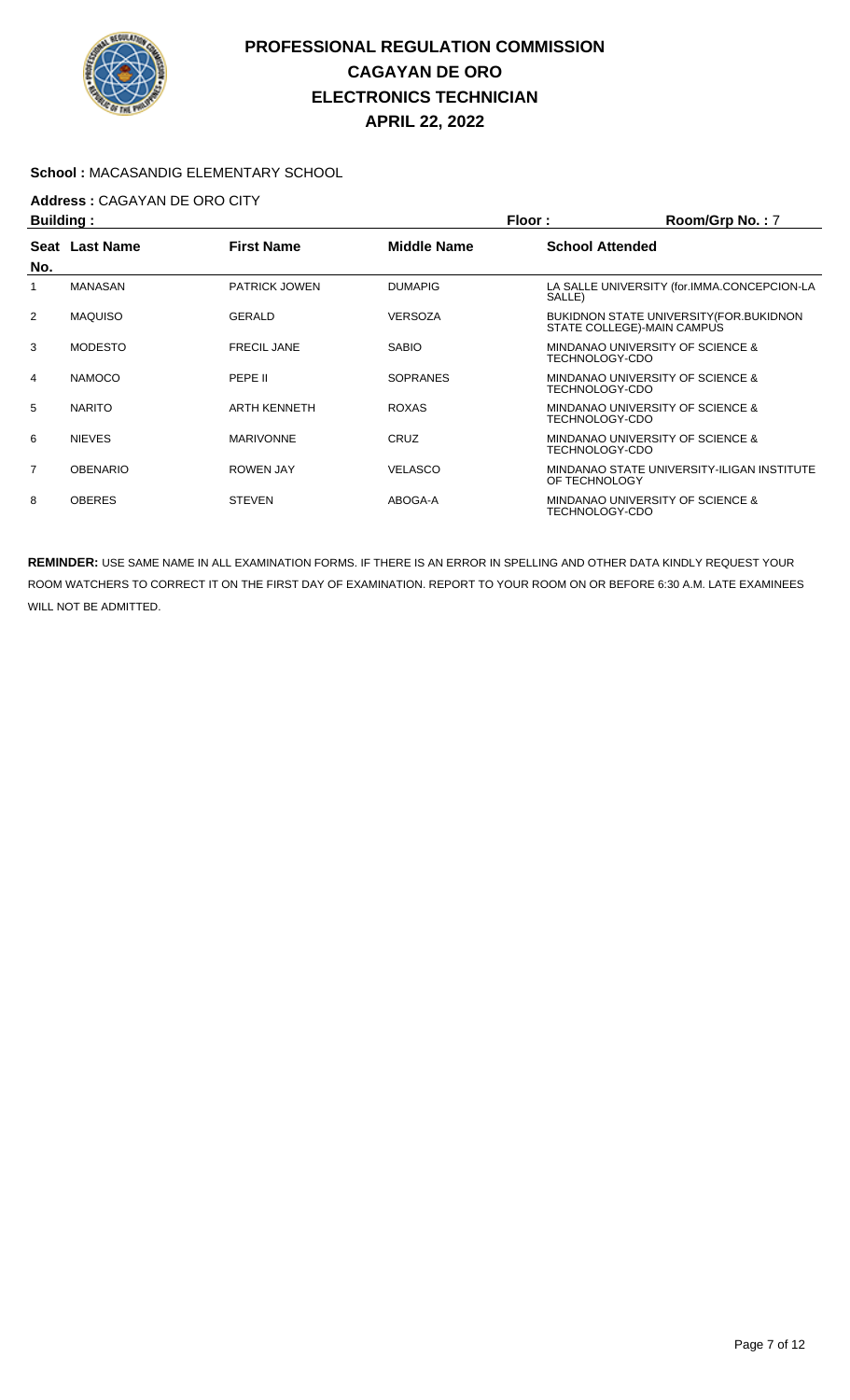

#### **School :** MACASANDIG ELEMENTARY SCHOOL

## **Address :** CAGAYAN DE ORO CITY

| <b>Building:</b> |                 |                     |                    | Floor:<br>Room/Grp No.: 8 |                                                             |  |
|------------------|-----------------|---------------------|--------------------|---------------------------|-------------------------------------------------------------|--|
|                  | Seat Last Name  | <b>First Name</b>   | <b>Middle Name</b> | <b>School Attended</b>    |                                                             |  |
| No.              |                 |                     |                    |                           |                                                             |  |
|                  | <b>OBLIGADO</b> | <b>DEVI ROSE</b>    | <b>MAGHINAY</b>    | TECHNOLOGY-CDO            | MINDANAO UNIVERSITY OF SCIENCE &                            |  |
| 2                | OLAYBAR         | <b>JONASH</b>       | <b>VECINA</b>      | TECHNOLOGY-CDO            | MINDANAO UNIVERSITY OF SCIENCE &                            |  |
| 3                | <b>OTERO</b>    | <b>CHARLIE ROSE</b> | <b>PACO</b>        |                           | AGUSAN DEL SUR STATE COLLEGE OF<br>AGRICULTURE & TECHNOLOGY |  |
| 4                | PABATANG        | <b>JEFFERSON</b>    | <b>COLASTE</b>     | SALLE)                    | LA SALLE UNIVERSITY (for.IMMA.CONCEPCION-LA                 |  |
| 5                | <b>PACASUM</b>  | PAISALIN            | RAYHANA            |                           | SAINT PETER'S COLLEGE-ILIGAN CITY                           |  |
| 6                | <b>PACTURAN</b> | VERNALIZA           | LAGARE             | TECHNOLOGY-CDO            | MINDANAO UNIVERSITY OF SCIENCE &                            |  |
| $\overline{7}$   | PAGALAN         | <b>REARETT</b>      | <b>BALABA</b>      |                           | AGUSAN DEL SUR STATE COLLEGE OF<br>AGRICULTURE & TECHNOLOGY |  |
| 8                | PAGARAN         | <b>MICHELLE</b>     | <b>REYES</b>       |                           | LICEO DE CAGAYAN UNIVERSITY                                 |  |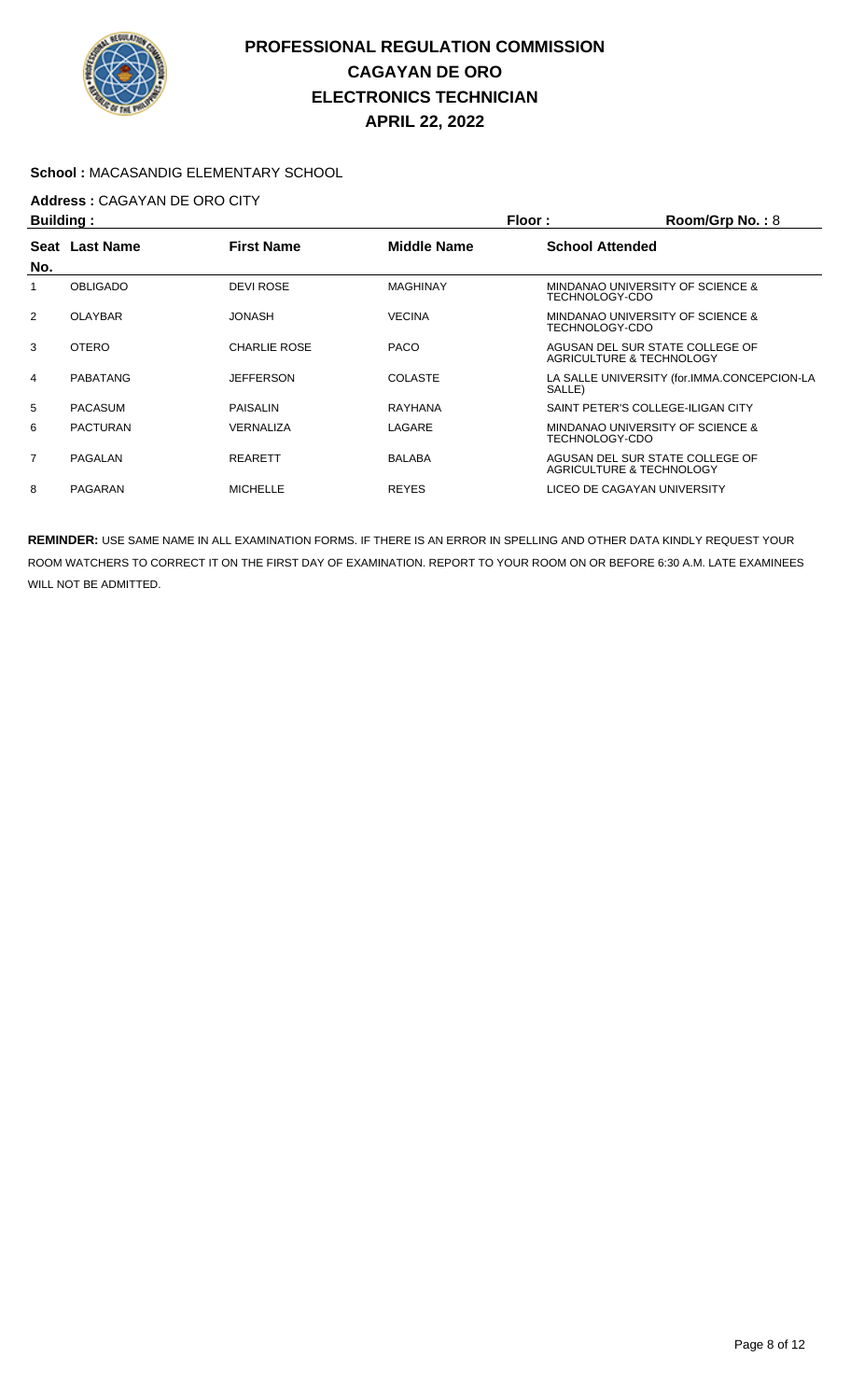

#### **School :** MACASANDIG ELEMENTARY SCHOOL

## **Address :** CAGAYAN DE ORO CITY

| Building:      |                   |                     |                    | Floor:<br>Room/Grp No.: 9                                   |
|----------------|-------------------|---------------------|--------------------|-------------------------------------------------------------|
| No.            | Seat Last Name    | <b>First Name</b>   | <b>Middle Name</b> | <b>School Attended</b>                                      |
| 1              | <b>PALABON</b>    | <b>SETH RHADEN</b>  | <b>BATLAG</b>      | MINDANAO UNIVERSITY OF SCIENCE &<br>TECHNOLOGY-CDO          |
| $\overline{2}$ | <b>PANDAPATAN</b> | ALYANNA AYESHA      | ACRAMAN            | MINDANAO STATE UNIVERSITY-ILIGAN INSTITUTE<br>OF TECHNOLOGY |
| 3              | PAPANDAYAN        | <b>JOMARI</b>       | DATU-HARON         | MINDANAO STATE UNIVERSITY-ILIGAN INSTITUTE<br>OF TECHNOLOGY |
| 4              | PARADERO          | <b>MICHELLY</b>     | <b>KISEO</b>       | MINDANAO UNIVERSITY OF SCIENCE &<br>TECHNOLOGY-CDO          |
| 5              | <b>PASCUA</b>     | <b>CLANIEL DANE</b> |                    | MINDANAO UNIVERSITY OF SCIENCE &<br>TECHNOLOGY-CDO          |
| 6              | PASTRANO          | <b>JUDSON</b>       | MABAYLAN           | MINDANAO UNIVERSITY OF SCIENCE &<br>TECHNOLOGY-CDO          |
| $\overline{7}$ | <b>PORMENTO</b>   | CARLAILYN MAE       | <b>JAMILO</b>      | MINDANAO UNIVERSITY OF SCIENCE &<br>TECHNOLOGY-CDO          |
| 8              | QUILANG           | <b>GINO DANIEL</b>  | <b>PABLO</b>       | LICEO DE CAGAYAN UNIVERSITY                                 |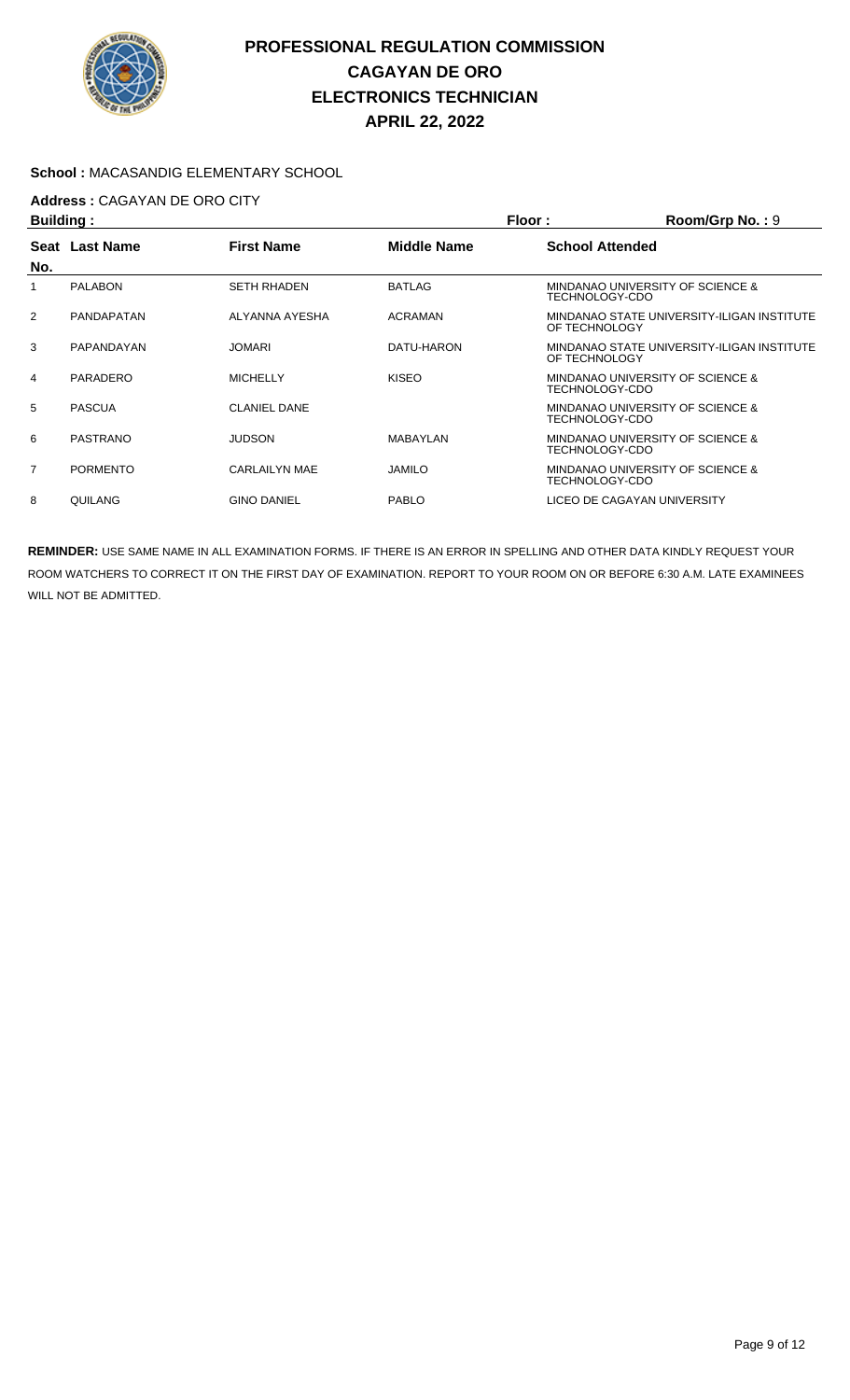

#### **School :** MACASANDIG ELEMENTARY SCHOOL

## **Address :** CAGAYAN DE ORO CITY

| <b>Building:</b> |                  |                     | Floor:             | Room/Grp No.: 10       |                                   |
|------------------|------------------|---------------------|--------------------|------------------------|-----------------------------------|
|                  | Seat Last Name   | <b>First Name</b>   | <b>Middle Name</b> | <b>School Attended</b> |                                   |
| No.              |                  |                     |                    |                        |                                   |
|                  | <b>RATO</b>      | <b>MAY HOPE</b>     | ABEJUELA           | TECHNOLOGY-CDO         | MINDANAO UNIVERSITY OF SCIENCE &  |
| 2                | REMILLETE        | <b>JOHN MICHAEL</b> | <b>TENIO</b>       |                        | TAGOLOAN COMMUNITY COLLEGE        |
| 3                | <b>ROBLES</b>    | NERRIES JUSTINE     | <b>PANESA</b>      | TECHNOLOGY-CDO         | MINDANAO UNIVERSITY OF SCIENCE &  |
| 4                | <b>ROMERO</b>    | <b>DEFERSON</b>     | CANDARE            | TECHNOLOGY-CDO         | MINDANAO UNIVERSITY OF SCIENCE &  |
| 5                | <b>SAAVEDRA</b>  | <b>JASMINE</b>      | <b>BITCO</b>       | TECHNOLOGY-CDO         | MINDANAO UNIVERSITY OF SCIENCE &  |
| 6                | <b>SAGMON</b>    | ANTONIO JR          | LUAYON             |                        | SAINT PETER'S COLLEGE-ILIGAN CITY |
| 7                | <b>SALEDANIA</b> | ANGELICA            | <b>SEMINE</b>      | TECHNOLOGY-CDO         | MINDANAO UNIVERSITY OF SCIENCE &  |
| 8                | <b>SARA</b>      | <b>GENESIS</b>      | <b>EBRONA</b>      | TECHNOLOGY-CDO         | MINDANAO UNIVERSITY OF SCIENCE &  |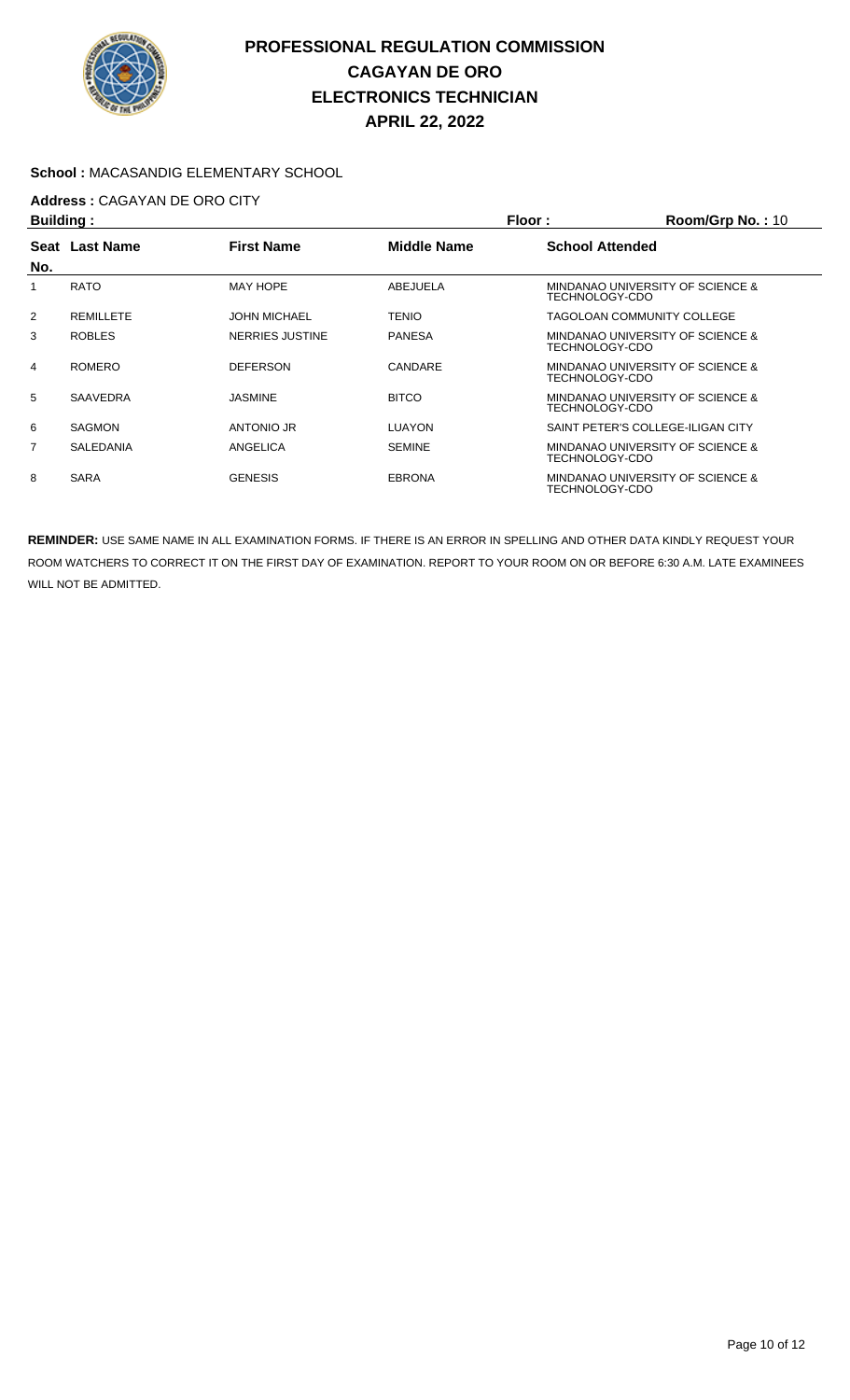

#### **School :** MACASANDIG ELEMENTARY SCHOOL

## **Address :** CAGAYAN DE ORO CITY

| Building:      |                  |                        |                 | Floor:<br>Room/Grp No.: 11 |                                            |  |
|----------------|------------------|------------------------|-----------------|----------------------------|--------------------------------------------|--|
| Seat           | <b>Last Name</b> | <b>First Name</b>      | Middle Name     | <b>School Attended</b>     |                                            |  |
| No.            |                  |                        |                 |                            |                                            |  |
|                | <b>SAUSAL</b>    | <b>JOSERICO III</b>    | <b>BAUTISTA</b> | OF TECHNOLOGY              | MINDANAO STATE UNIVERSITY-ILIGAN INSTITUTE |  |
| $\overline{2}$ | <b>SERENIO</b>   | <b>JOHN ALVIN</b>      | <b>BAJA</b>     |                            | CAMIGUIN POLYTECHNIC STATE COLLEGE         |  |
| 3              | <b>SILVOSA</b>   | <b>VINCE DOMINIQUE</b> | TENORIO         | OF TECHNOLOGY              | MINDANAO STATE UNIVERSITY-ILIGAN INSTITUTE |  |
| 4              | <b>TACBOBO</b>   | <b>JHON REY</b>        | TORRES          | TECHNOLOGY-CDO             | MINDANAO UNIVERSITY OF SCIENCE &           |  |
| 5              | TAN-AWON         | <b>MELOW JEAN</b>      | <b>CUESTA</b>   | TECHNOLOGY-CDO             | MINDANAO UNIVERSITY OF SCIENCE &           |  |
| 6              | <b>TOLIBAS</b>   | JOHNRIEL               | <b>JAO</b>      | TECHNOLOGY-CDO             | MINDANAO UNIVERSITY OF SCIENCE &           |  |
| $\overline{7}$ | <b>TORREJOS</b>  | <b>VINCENT JOHN</b>    | CARDOSA         | TECHNOLOGY-CDO             | MINDANAO UNIVERSITY OF SCIENCE &           |  |
| 8              | <b>TUÑACAO</b>   | <b>JOMIR SIMON</b>     | <b>ENGUITO</b>  | TECHNOLOGY-CDO             | MINDANAO UNIVERSITY OF SCIENCE &           |  |